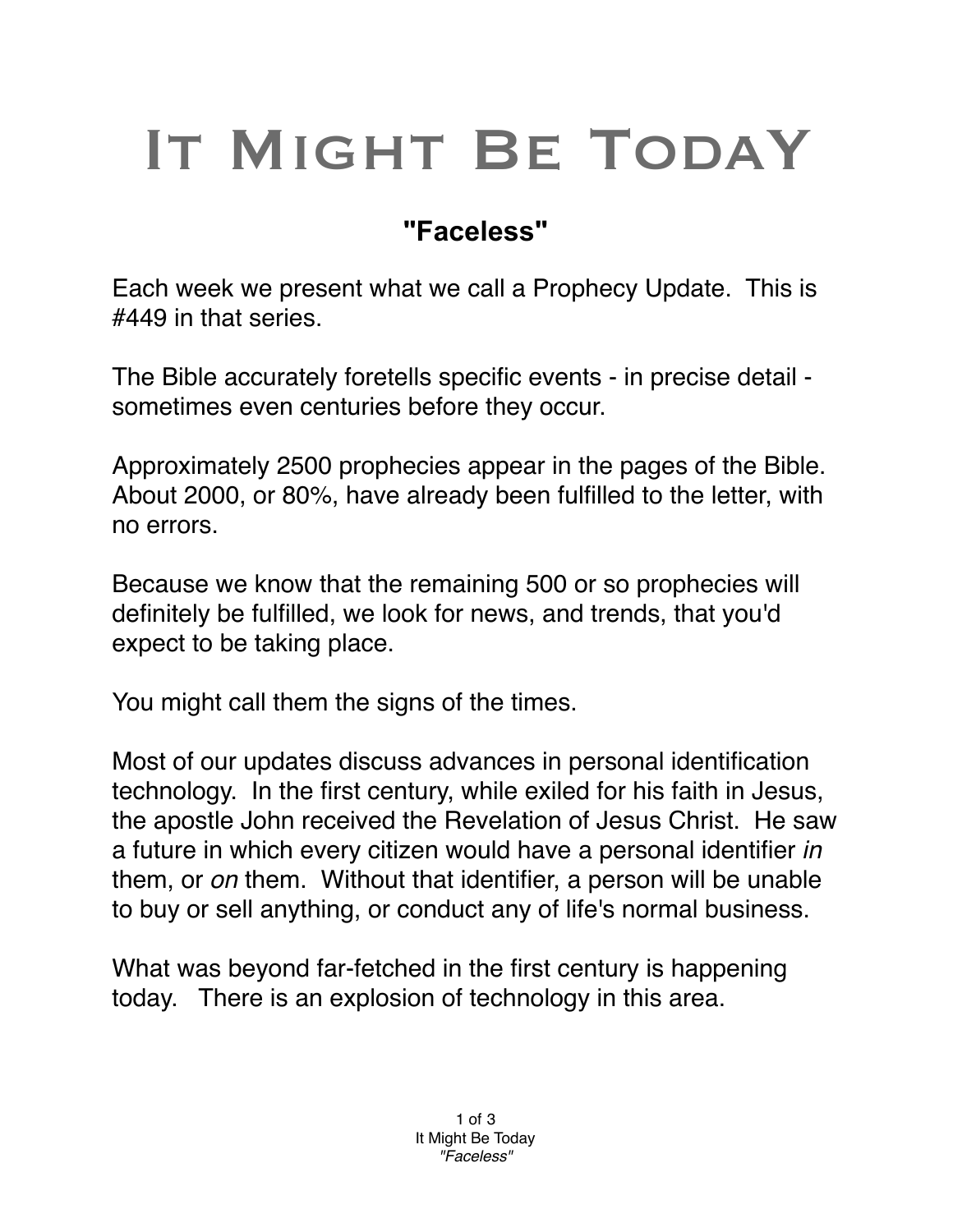One of the most recent articles I came across was titled, *Researchers develop 'Faceless Recognition System' to identify hidden faces in photos.*

## Excerpts:

Researchers in Germany have developed a 'Faceless Recognition System' that can identify people even when their faces are obscured, using cues from the head and body to make accurate predictions.

Researchers at the Max-Planck Institute for Informatics show that blurring or un-tagging photos on the internet doesn't necessarily prevent facial recognition systems from identifying you.

http://www.dailymail.co.uk/sciencetech/article-3730045/Researchers-develop-Faceless-Recognitionidentify-hidden-faces-photos.html

Another article makes it plain that in today's digital world, privacy is a thing of the past. It was titled, *This Company Has Built a Profile on Every American Adult.*

## Excerpts:

Forget telephoto lenses and fake mustaches: The most important tools for America's 35,000 private investigators are database subscription services. For more than a decade, professional snoops have been able to search troves of public and nonpublic records - known addresses, DMV records, photographs of a person's car - and condense them into comprehensive reports costing as little as \$10.